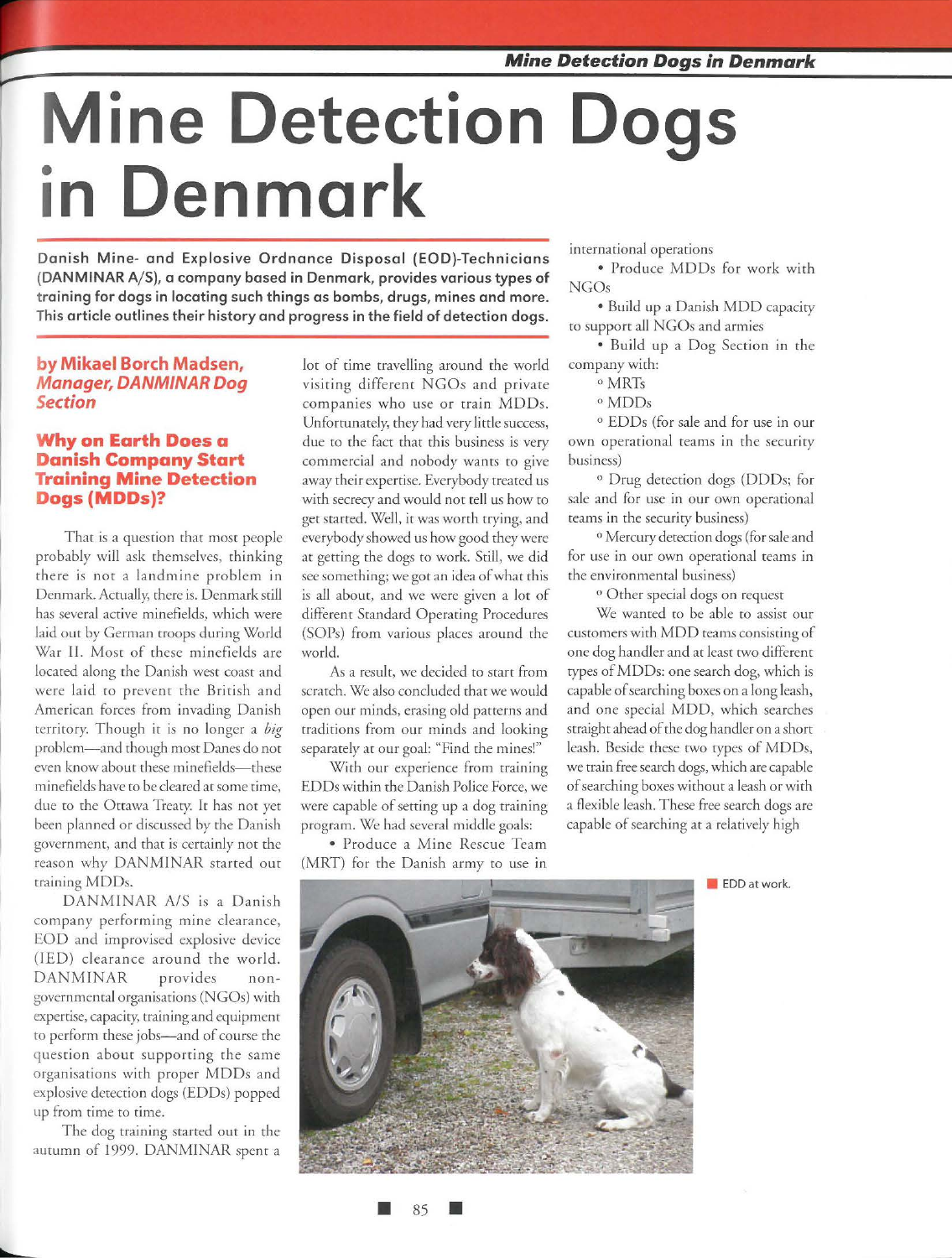### **FEATURE**

#### **Mine Detection Dogs**



• MDDboxtype,long speed and are mosrly used as quality leash. assurance (QA) dogs after manual or mechanical mine clearance.

> DANMINAR does nor believe in selling fully trained MODs ro NGOs or orher organisations that will then hand over the dogs to local dog handlers. DANMINAR will support the customers with a full package, containing borh a welltrained dog handler and at least rwo high-performance MODs. These reams can be renred for periods from six monrhs to however long the customer needs. DANMINAR rakes care of everything concerning the MOD teams, such as insurance, rransporrarion, housing, car, kennel, etc., and the customer only needs ro consider if he gets the job done ar rhe right price. We even send down substitutes if the handler gets sick, has to go on a long leave or needs some resr and relaxation , ere.

> This method makes it easier for an NGO to calculate the costs of having MOD reams on hand. The NGO does nor have ro consider what to do with the dog teams in wintertime or during other conditions in which the dogs cannot be used for a short or long period. The NGO does nor have ro rake care of retraining old dogs or training new dogs, and rhey have no problems with dogs gerring ill or injured during the working period, since DANMINAR simply replaces such a dog as soon as possible.

#### **Have We Achieved Our Goals With the MODs?**

Yes, bur we had ro change our course in the middle of our schedule. The requests for box-type MODs were increasing, and we have now established the necessary level to make us ready for international operations. On rhe way, with our open minds, we also had ro admit char doing things only one way is nor the way to tackle problems. One dog was capable of receiving one set of training programmes, but another dog would not receive the same programmes. This meant that we had to have several training programmes for differenr types of dogs, different sexes, different breeds and so on. The senior dog training adviser had to be able to detect rhe right way for each individual dog at an early stage, but also be able to adjust ro another programme if the first chosen seemed to be wrong.

We must say that we have had great success with this concept, and it seems thar it will bring good results in the future. Which training is the best is always open to debate, and we welcome anyone ro come and participate in our training programmes, if just ro benefit the quality of MOD work worldwide.

Within the special detection dog community (MDDs, EDDs, DDDs, etc.), there is also debate on contamination of explosives from other explosives, vapour penetration of different materials, the need

for live mines in training and much more. Anyone is more than welcome to come to our facility and have a look at how we train our dogs, keep our explosives, consider contamination problems, ere. We train our EDDs on all commercial and homemade explosives known ro man except for CL-14 and special military sheet explosives.

Another parr of the MOD concept is that DANMJNAR brings in the dog handlers from the Scandinavian Armed Forces and Police Force. All of our MOD handlers are fully educated in mine clearance, and they all have several years of experience working in foreign counrries with MODs. This assures the customers that the reams actually operate on a highly professional level, making things much easier because the MDD handlers are acquainted with the special way of life, working for a long period away from home, often under very poor conditions. It takes a special breed to be able to work out of a tent camp in the bushes somewhere on rhe African conrinenr for three ro four monrhs without any possibility of having frequent contact with your loved ones.

#### **Have We Achieved All the Goals We Started Out With?**

Nor all of them, bur we have come a long way, and we have established our dog facility to an acceptable level. This facility *Continued on page 89*